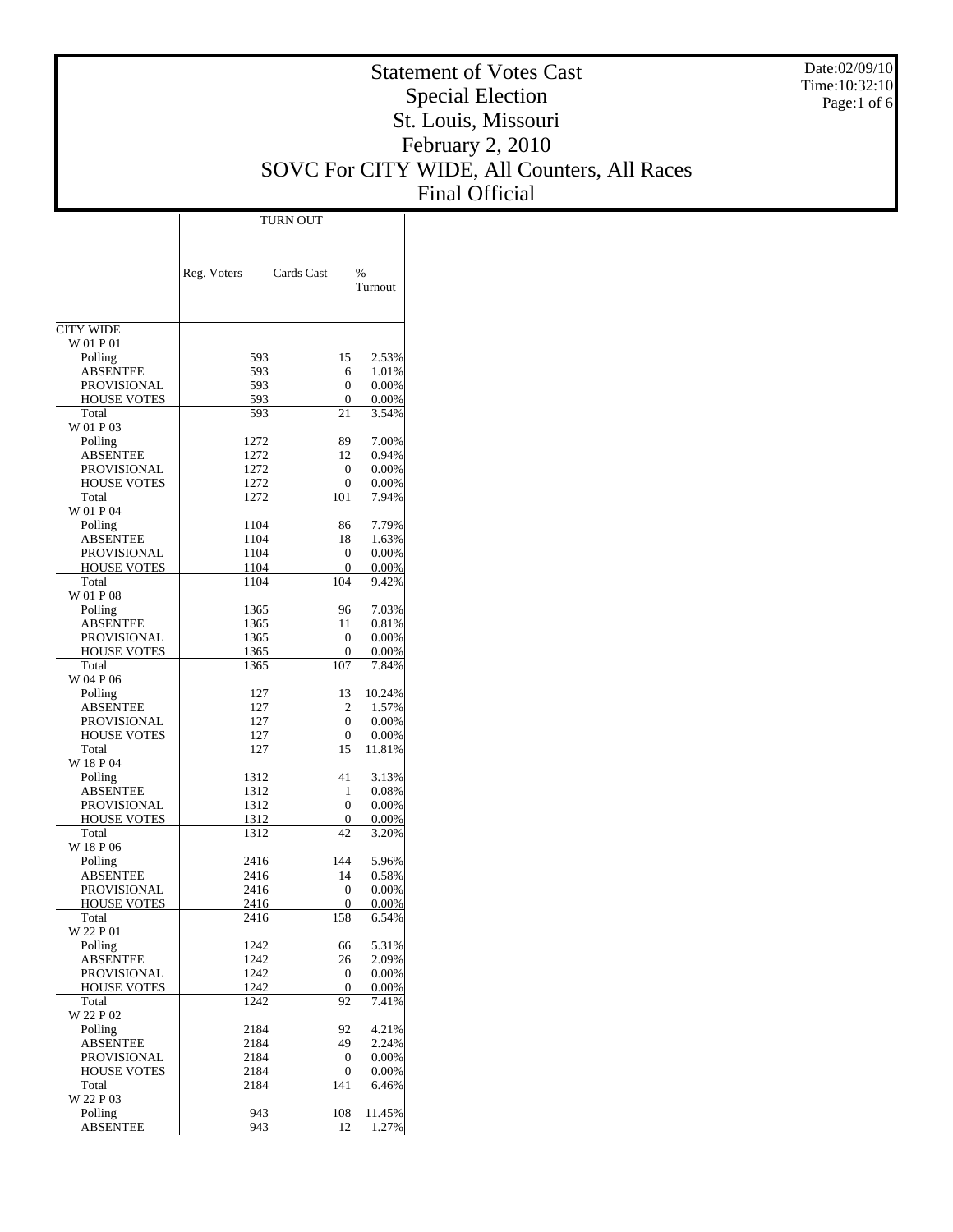Date:02/09/10 Time:10:32:10 Page:2 of 6

# Statement of Votes Cast Special Election St. Louis, Missouri February 2, 2010 SOVC For CITY WIDE, All Counters, All Races Final Official

|                                   | Reg. Voters  | Cards Cast     | $\%$              |
|-----------------------------------|--------------|----------------|-------------------|
|                                   |              |                | Turnout           |
|                                   |              |                |                   |
| <b>PROVISIONAL</b>                | 943          | 0              | 0.00%             |
| <b>HOUSE VOTES</b>                | 943          | 0              | 0.00%             |
| Total<br>W 22 P 04                | 943          | 120            | 12.73%            |
| Polling                           | 1261         | 110            | 8.72%             |
| <b>ABSENTEE</b>                   | 1261         | 38             | 3.01%             |
| PROVISIONAL                       | 1261         | 0              | 0.00%             |
| <b>HOUSE VOTES</b>                | 1261         | 0              | 0.00%             |
| Total<br>W 22 P 06                | 1261         | 148            | 11.74%            |
| Polling                           | 497          | 53             | 10.66%            |
| <b>ABSENTEE</b>                   | 497          | $\mathbf{0}$   | 0.00%             |
| PROVISIONAL                       | 497          | 0              | 0.00%             |
| <b>HOUSE VOTES</b>                | 497          | $\mathbf{0}$   | 0.00%             |
| Total<br>W 22 P 07                | 497          | 53             | 10.66%            |
| Polling                           | 1148         | 74             | 6.45%             |
| <b>ABSENTEE</b>                   | 1148         | 19             | 1.66%             |
| <b>PROVISIONAL</b>                | 1148         | $\mathbf{0}$   | 0.00%             |
| <b>HOUSE VOTES</b>                | 1148         | $\theta$       | 0.00%             |
| Total                             | 1148         | 93             | 8.10%             |
| W 26 P 01                         |              |                |                   |
| Polling<br><b>ABSENTEE</b>        | 1132<br>1132 | 62<br>25       | 5.48%<br>2.21%    |
| PROVISIONAL                       | 1132         | $\mathbf{0}$   | 0.00%             |
| <b>HOUSE VOTES</b>                | 1132         | $\mathbf{0}$   | 0.00%             |
| Total                             | 1132         | 87             | 7.69%             |
| W 26 P 02                         |              |                |                   |
| Polling                           | 1325         | 70             | 5.28%             |
| <b>ABSENTEE</b><br>PROVISIONAL    | 1325<br>1325 | 5<br>0         | 0.38%<br>0.00%    |
| <b>HOUSE VOTES</b>                | 1325         | 0              | 0.00%             |
| Total                             | 1325         | 75             | 5.66%             |
| W 26 P 04                         |              |                |                   |
| Polling                           | 1297         | 111            | 8.56%             |
| <b>ABSENTEE</b>                   | 1297         | 3              | 0.23%             |
| PROVISIONAL<br><b>HOUSE VOTES</b> | 1297<br>1297 | 0<br>0         | 0.00%<br>0.00%    |
| Total                             | 1297         | 114            | 8.79%             |
| W 26 P 05                         |              |                |                   |
| Polling                           | 1335         | 79             | 5.92%             |
| <b>ABSENTEE</b>                   | 1335         | 7              | 0.52%             |
| <b>PROVISIONAL</b>                | 1335         | $\overline{0}$ | 0.00%             |
| HOUSE VOTES<br>Total              | 1335         | $\Omega$       | $0.00\%$<br>6.44% |
| W 26 P 06                         | 1335         | 86             |                   |
| Polling                           | 1674         | 168            | 10.04%            |
| <b>ABSENTEE</b>                   | 1674         | 20             | 1.19%             |
| PROVISIONAL                       | 1674         | 0              | 0.00%             |
| <b>HOUSE VOTES</b>                | 1674         | 0              | 0.00%             |
| Total<br>W 27 P 05                | 1674         | 188            | 11.23%            |
| Polling                           | 211          | 6              | 2.84%             |
| <b>ABSENTEE</b>                   | 211          | 0              | 0.00%             |
| PROVISIONAL                       | 211          | 0              | 0.00%             |
| <b>HOUSE VOTES</b>                | 211          | 0              | 0.00%             |
| Total<br>W 28 P 03                | 211          | 6              | 2.84%             |
|                                   |              |                |                   |

TURN OUT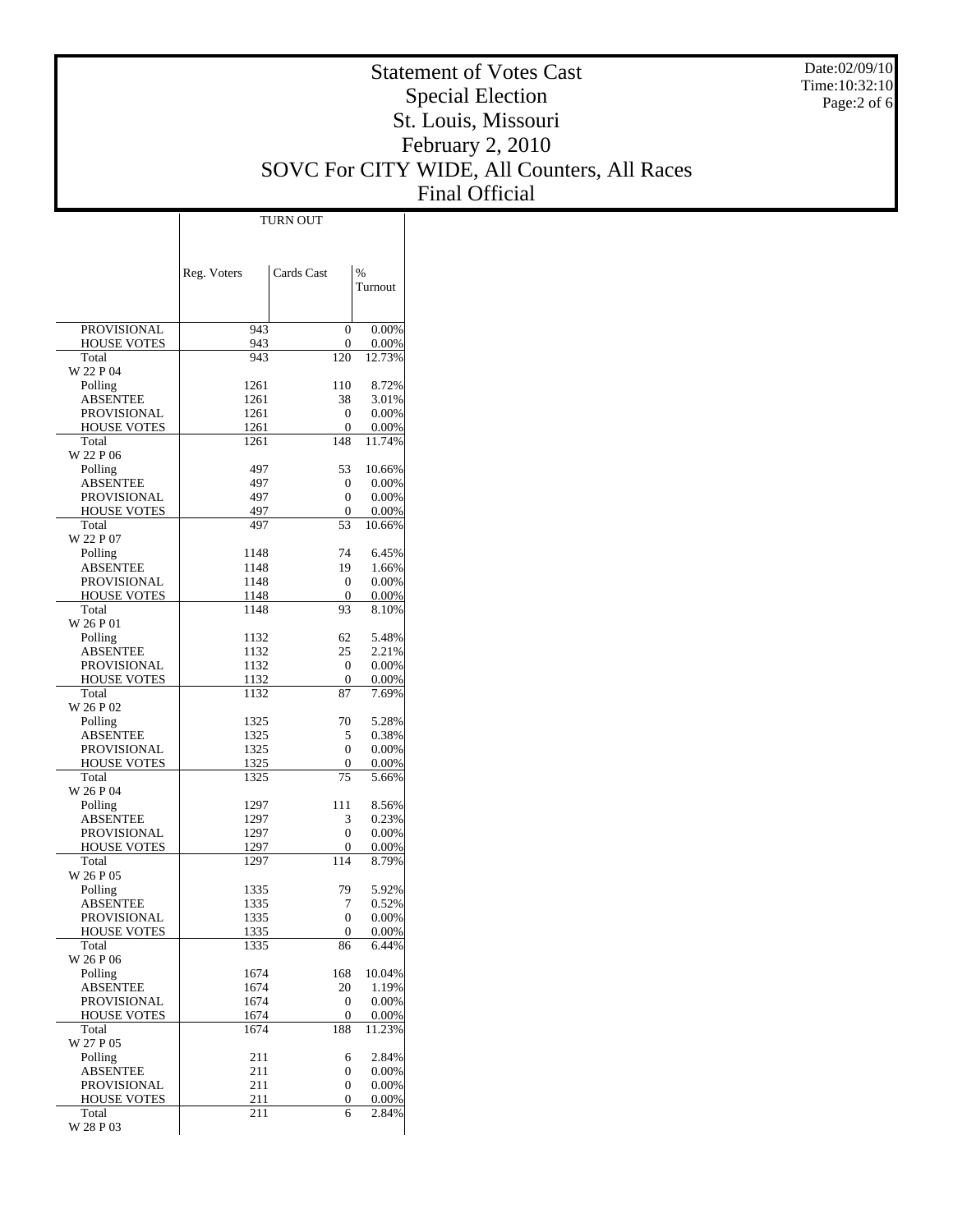Date:02/09/10 Time:10:32:10 Page:3 of 6

# Statement of Votes Cast Special Election St. Louis, Missouri February 2, 2010 SOVC For CITY WIDE, All Counters, All Races Final Official

|                    | <b>TURN OUT</b> |            |                          |  |  |  |  |
|--------------------|-----------------|------------|--------------------------|--|--|--|--|
|                    | Reg. Voters     | Cards Cast | $\frac{0}{0}$<br>Turnout |  |  |  |  |
| Polling            | 51              |            | 1.96%                    |  |  |  |  |
| <b>ABSENTEE</b>    | 51              | 0          | 0.00%                    |  |  |  |  |
| PROVISIONAL        | 51              | 0          | 0.00%                    |  |  |  |  |
| <b>HOUSE VOTES</b> | 51              | 0          | 0.00%                    |  |  |  |  |
| Total              | 51              | 1          | 1.96%                    |  |  |  |  |
| Total              |                 |            |                          |  |  |  |  |
| Polling            | 22489           | 1484       | 6.60%                    |  |  |  |  |
| <b>ABSENTEE</b>    | 22489           | 268        | 1.19%                    |  |  |  |  |
| <b>PROVISIONAL</b> | 22489           | 0          | 0.00%                    |  |  |  |  |
| <b>HOUSE VOTES</b> | 22489           | 0          | $0.00\%$                 |  |  |  |  |
| Total              | 22489           | 1752       | 7.79%                    |  |  |  |  |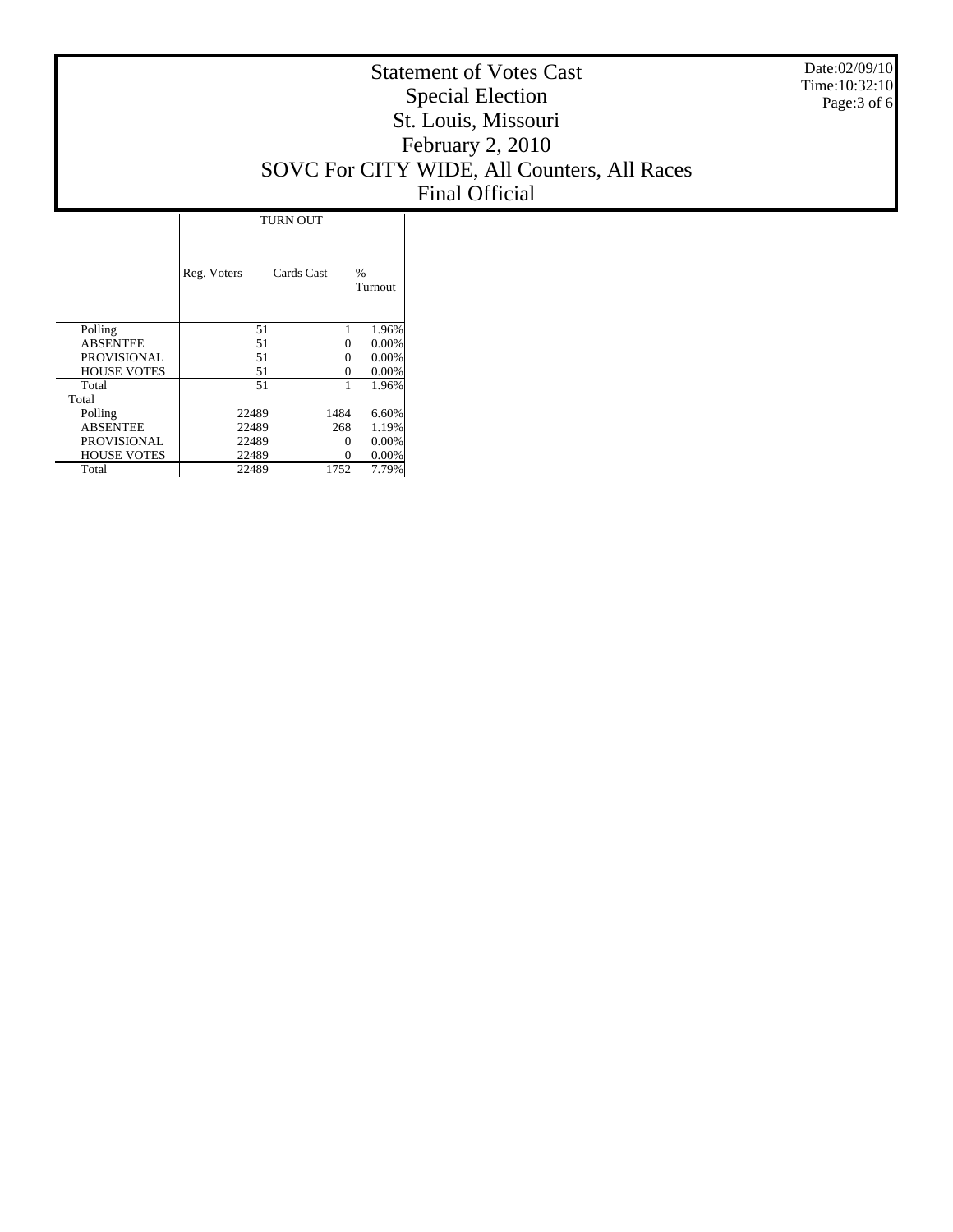Date:02/09/10 Time:10:32:10 Page:4 of 6

# Statement of Votes Cast Special Election St. Louis, Missouri February 2, 2010 SOVC For CITY WIDE, All Counters, All Races Final Official

STATE REP DIST 57

|                            | Reg. Voters  | Times<br>Counted   | <b>Total Votes</b> | HOPE WHITEHEAD |                  | <b>KARLA MAY</b> |                  | Write-In Votes                     |                |
|----------------------------|--------------|--------------------|--------------------|----------------|------------------|------------------|------------------|------------------------------------|----------------|
| <b>CITY WIDE</b>           |              |                    |                    |                |                  |                  |                  |                                    |                |
| W 01 P 01                  |              |                    |                    |                |                  |                  |                  |                                    |                |
| Polling                    | 593          | 15                 | 15                 | 8              | 53.33%           | 7                | 46.67%           | $\boldsymbol{0}$                   | 0.00%          |
| <b>ABSENTEE</b>            | 593          | 6                  | 6                  | 5              | 83.33%           | 1                | 16.67%           | $\mathbf{0}$                       | 0.00%          |
| <b>PROVISIONAL</b>         | 593          | $\overline{0}$     | $\boldsymbol{0}$   | $\theta$       |                  | $\overline{0}$   |                  | $\boldsymbol{0}$                   |                |
| <b>HOUSE VOTES</b>         | 593          | $\theta$           | $\overline{0}$     | $\theta$       |                  | $\overline{0}$   |                  | $\theta$                           |                |
| Total                      | 593          | 21                 | 21                 | 13             | 61.90%           | 8                | 38.10%           | $\mathbf{0}$                       | 0.00%          |
| W 01 P 03                  |              |                    |                    |                |                  |                  |                  |                                    |                |
| Polling                    | 1272         | 89                 | 89                 | 39             | 43.82%           | 50               | 56.18%           | $\boldsymbol{0}$                   | 0.00%          |
| <b>ABSENTEE</b>            | 1272         | 12                 | 12                 | 6              | 50.00%           | 6                | 50.00%           | $\overline{0}$                     | 0.00%          |
| <b>PROVISIONAL</b>         | 1272         | $\mathbf{0}$       | $\boldsymbol{0}$   | $\theta$       |                  | $\boldsymbol{0}$ |                  | $\boldsymbol{0}$                   |                |
| <b>HOUSE VOTES</b>         | 1272         | $\theta$           | $\overline{0}$     | $\overline{0}$ | $\overline{a}$   | $\overline{0}$   |                  | $\theta$                           |                |
| Total                      | 1272         | 101                | 101                | 45             | 44.55%           | 56               | 55.45%           | $\overline{0}$                     | 0.00%          |
| W 01 P 04                  |              |                    |                    |                |                  |                  |                  |                                    |                |
| Polling                    | 1104         | 86                 | 84                 | 36             | 42.86%           | 48               | 57.14%           | $\boldsymbol{0}$                   | 0.00%          |
| <b>ABSENTEE</b>            | 1104         | 18                 | 18                 | 1              | 5.56%            | 17               | 94.44%           | $\overline{0}$                     | 0.00%          |
| <b>PROVISIONAL</b>         | 1104         | $\mathbf{0}$       | $\boldsymbol{0}$   | $\overline{0}$ |                  | $\mathbf{0}$     |                  | $\boldsymbol{0}$                   |                |
| <b>HOUSE VOTES</b>         | 1104         | $\theta$           | $\overline{0}$     | $\overline{0}$ |                  | $\overline{0}$   |                  | $\theta$                           |                |
| Total                      | 1104         | 104                | 102                | 37             | 36.27%           | 65               | 63.73%           | $\overline{0}$                     | 0.00%          |
| W 01 P 08                  |              | 96                 | 96                 |                |                  |                  |                  |                                    |                |
| Polling<br><b>ABSENTEE</b> | 1365         |                    | 11                 | 43<br>9        | 44.79%<br>81.82% | 53<br>2          | 55.21%<br>18.18% | $\boldsymbol{0}$<br>$\overline{0}$ | 0.00%<br>0.00% |
| <b>PROVISIONAL</b>         | 1365<br>1365 | 11<br>$\mathbf{0}$ | $\boldsymbol{0}$   | $\theta$       |                  | $\boldsymbol{0}$ |                  | $\boldsymbol{0}$                   |                |
| <b>HOUSE VOTES</b>         | 1365         | $\overline{0}$     | $\overline{0}$     | $\overline{0}$ | $\overline{a}$   | $\overline{0}$   |                  | $\theta$                           |                |
| Total                      | 1365         | 107                | 107                | 52             | 48.60%           | 55               | 51.40%           | $\overline{0}$                     | 0.00%          |
| W 04 P 06                  |              |                    |                    |                |                  |                  |                  |                                    |                |
| Polling                    | 127          | 13                 | 13                 | 12             | 92.31%           | 1                | 7.69%            | $\boldsymbol{0}$                   | 0.00%          |
| <b>ABSENTEE</b>            | 127          | $\overline{c}$     | $\mathfrak{2}$     |                | 2 100.00%        | $\boldsymbol{0}$ | 0.00%            | $\overline{0}$                     | 0.00%          |
| <b>PROVISIONAL</b>         | 127          | $\mathbf{0}$       | $\boldsymbol{0}$   | $\theta$       |                  | $\boldsymbol{0}$ |                  | $\boldsymbol{0}$                   |                |
| <b>HOUSE VOTES</b>         | 127          | $\overline{0}$     | $\overline{0}$     | $\theta$       |                  | $\mathbf{0}$     |                  | $\theta$                           |                |
| Total                      | 127          | 15                 | 15                 | 14             | 93.33%           | $\mathbf{1}$     | 6.67%            | $\overline{0}$                     | 0.00%          |
| W 18 P 04                  |              |                    |                    |                |                  |                  |                  |                                    |                |
| Polling                    | 1312         | 41                 | 41                 | 34             | 82.93%           | 7                | 17.07%           | $\boldsymbol{0}$                   | 0.00%          |
| <b>ABSENTEE</b>            | 1312         | 1                  | 1                  |                | 1 100.00%        | $\boldsymbol{0}$ | 0.00%            | $\theta$                           | 0.00%          |
| <b>PROVISIONAL</b>         | 1312         | $\overline{0}$     | $\boldsymbol{0}$   | $\theta$       |                  | $\boldsymbol{0}$ |                  | $\boldsymbol{0}$                   |                |
| <b>HOUSE VOTES</b>         | 1312         | $\overline{0}$     | $\overline{0}$     | $\overline{0}$ | $\overline{a}$   | $\overline{0}$   |                  | $\overline{0}$                     |                |
| Total                      | 1312         | 42                 | 42                 | 35             | 83.33%           | 7                | 16.67%           | $\overline{0}$                     | 0.00%          |
| W 18 P 06                  |              |                    |                    |                |                  |                  |                  |                                    |                |
| Polling                    | 2416         | 144                | 143                | 110            | 76.92%           | 32               | 22.38%           | 1                                  | 0.70%          |
| <b>ABSENTEE</b>            | 2416         | 14                 | 13                 |                | 13 100.00%       | $\boldsymbol{0}$ | 0.00%            | $\overline{0}$                     | $0.00\%$       |
| <b>PROVISIONAL</b>         | 2416         | $\mathbf{0}$       | $\boldsymbol{0}$   | $\overline{0}$ |                  | $\overline{0}$   |                  | $\mathbf{0}$                       |                |
| <b>HOUSE VOTES</b>         | 2416         | $\overline{0}$     | $\overline{0}$     | $\overline{0}$ |                  | $\mathbf{0}$     |                  | $\overline{0}$                     |                |
| Total                      | 2416         | 158                | 156                | 123            | 78.85%           | 32               | 20.51%           | 1                                  | 0.64%          |
| W 22 P 01                  |              |                    |                    |                |                  |                  |                  |                                    |                |
| Polling                    | 1242         | 66                 | 66                 |                | 28 42.42%        |                  | 38 57.58%        | $\boldsymbol{0}$                   | 0.00%          |
| <b>ABSENTEE</b>            | 1242         | 26                 | 26                 | 9              | 34.62%           |                  | 17 65.38%        | $\boldsymbol{0}$                   | 0.00%          |
| PROVISIONAL                | 1242         | $\boldsymbol{0}$   | $\boldsymbol{0}$   | $\overline{0}$ |                  | $\boldsymbol{0}$ |                  | $\boldsymbol{0}$                   |                |
| <b>HOUSE VOTES</b>         | 1242         | $\boldsymbol{0}$   | $\boldsymbol{0}$   | $\theta$       |                  | $\mathbf{0}$     |                  | $\theta$                           |                |
| Total                      | 1242         | 92                 | 92                 | 37             | 40.22%           | 55               | 59.78%           | $\theta$                           | 0.00%          |
| W 22 P 02                  |              |                    |                    |                |                  |                  |                  |                                    |                |
| Polling                    | 2184         | 92                 | 92                 | 45             | 48.91%           | 47               | 51.09%           | $\mathbf{0}$                       | 0.00%          |
| <b>ABSENTEE</b>            | 2184         | 49                 | 49                 | 8              | 16.33%           | 41               | 83.67%           | $\mathbf{0}$                       | 0.00%          |
| <b>PROVISIONAL</b>         | 2184         | $\boldsymbol{0}$   | $\mathbf{0}$       | $\theta$       |                  | $\mathbf{0}$     |                  | $\boldsymbol{0}$                   |                |
| <b>HOUSE VOTES</b>         | 2184         | $\mathbf{0}$       | $\boldsymbol{0}$   | $\mathbf{0}$   |                  | $\mathbf{0}$     |                  | $\mathbf{0}$                       |                |
| Total                      | 2184         | 141                | 141                | 53             | 37.59%           | 88               | 62.41%           | $\theta$                           | $0.00\%$       |
| W 22 P 03                  |              |                    |                    |                |                  |                  |                  |                                    |                |
| Polling                    | 943          | 108                | 108                | 22             | 20.37%           |                  | 86 79.63%        | $\mathbf 0$                        | 0.00%          |
| <b>ABSENTEE</b>            | 943          | 12                 | 12                 |                | 2 16.67%         |                  | 10 83.33%        | $\overline{0}$                     | $0.00\%$       |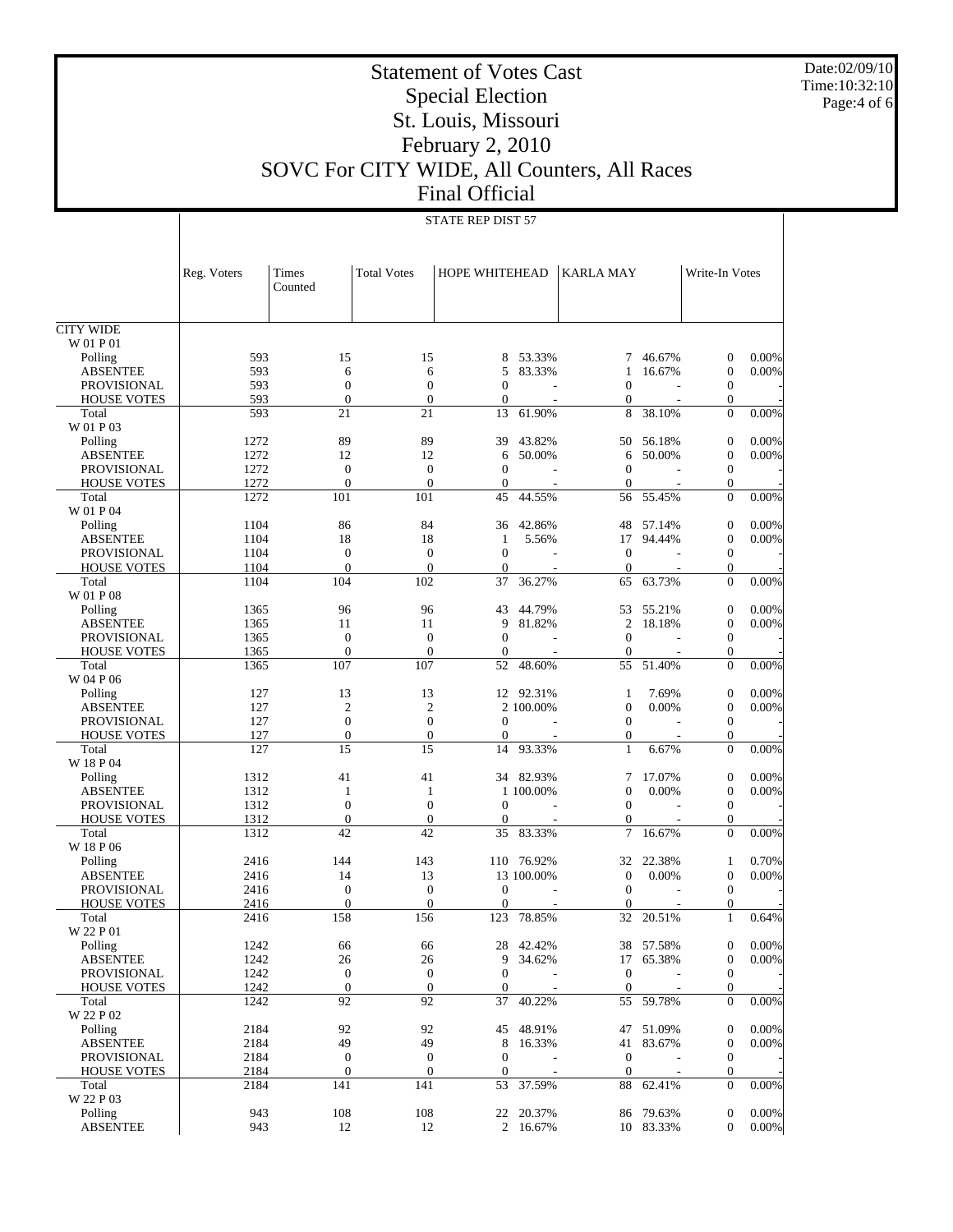Date:02/09/10 Time:10:32:10 Page:5 of 6

# Statement of Votes Cast Special Election St. Louis, Missouri February 2, 2010 SOVC For CITY WIDE, All Counters, All Races Final Official

#### STATE REP DIST 57

|                                          | Reg. Voters  | Times<br>Counted             | <b>Total Votes</b>               | HOPE WHITEHEAD           |                     | KARLA MAY                        |                          | Write-In Votes                   |                |
|------------------------------------------|--------------|------------------------------|----------------------------------|--------------------------|---------------------|----------------------------------|--------------------------|----------------------------------|----------------|
| <b>PROVISIONAL</b>                       | 943          | $\mathbf{0}$                 | $\boldsymbol{0}$                 | $\overline{0}$           |                     | $\overline{0}$                   |                          | $\overline{0}$                   |                |
| <b>HOUSE VOTES</b>                       | 943<br>943   | $\mathbf{0}$<br>120          | $\boldsymbol{0}$<br>120          | $\overline{0}$<br>24     |                     | $\overline{0}$<br>96             | 80.00%                   | $\mathbf{0}$<br>$\overline{0}$   | 0.00%          |
| Total<br>W 22 P 04                       |              |                              |                                  |                          | 20.00%              |                                  |                          |                                  |                |
| Polling                                  | 1261         | 110                          | 109                              | 45                       | 41.28%              | 64                               | 58.72%                   | $\boldsymbol{0}$                 | 0.00%          |
| <b>ABSENTEE</b>                          | 1261         | 38                           | 35                               | 7                        | 20.00%              | 28                               | 80.00%                   | $\boldsymbol{0}$                 | 0.00%          |
| <b>PROVISIONAL</b>                       | 1261         | $\mathbf{0}$                 | $\boldsymbol{0}$                 | $\overline{0}$           |                     | $\boldsymbol{0}$                 |                          | $\boldsymbol{0}$                 |                |
| <b>HOUSE VOTES</b>                       | 1261         | $\mathbf{0}$                 | $\mathbf{0}$                     | $\overline{0}$           |                     | $\mathbf{0}$                     |                          | $\mathbf{0}$                     |                |
| Total                                    | 1261         | 148                          | 144                              | 52                       | 36.11%              | 92                               | 63.89%                   | $\mathbf{0}$                     | 0.00%          |
| W 22 P 06                                |              |                              |                                  |                          |                     |                                  |                          |                                  |                |
| Polling                                  | 497          | 53                           | 52                               | 27                       | 51.92%              | 25                               | 48.08%                   | $\boldsymbol{0}$                 | 0.00%          |
| <b>ABSENTEE</b>                          | 497          | $\mathbf{0}$                 | $\mathbf{0}$                     | $\overline{0}$           |                     | $\boldsymbol{0}$                 |                          | $\boldsymbol{0}$                 |                |
| <b>PROVISIONAL</b>                       | 497          | $\mathbf{0}$                 | $\boldsymbol{0}$                 | $\overline{0}$           |                     | $\mathbf{0}$                     | $\overline{\phantom{a}}$ | $\boldsymbol{0}$                 |                |
| <b>HOUSE VOTES</b>                       | 497          | $\mathbf{0}$                 | $\boldsymbol{0}$                 | $\mathbf{0}$             |                     | $\overline{0}$                   |                          | $\mathbf{0}$                     |                |
| Total                                    | 497          | 53                           | 52                               | 27                       | 51.92%              | 25                               | 48.08%                   | $\overline{0}$                   | 0.00%          |
| W 22 P 07                                |              |                              |                                  |                          |                     |                                  |                          |                                  |                |
| Polling                                  | 1148         | 74                           | 74                               | 49                       | 66.22%              | 24                               | 32.43%                   | 1                                | 1.35%          |
| <b>ABSENTEE</b>                          | 1148         | 19                           | 19                               | 3                        | 15.79%              | 16                               | 84.21%                   | $\boldsymbol{0}$                 | 0.00%          |
| <b>PROVISIONAL</b><br><b>HOUSE VOTES</b> | 1148<br>1148 | $\mathbf{0}$<br>$\mathbf{0}$ | $\boldsymbol{0}$<br>$\mathbf{0}$ | $\theta$<br>$\mathbf{0}$ |                     | $\boldsymbol{0}$<br>$\mathbf{0}$ |                          | $\boldsymbol{0}$<br>$\mathbf{0}$ |                |
| Total                                    | 1148         | 93                           | 93                               | 52                       | 55.91%              | 40                               | 43.01%                   | $\mathbf{1}$                     | 1.08%          |
| W 26 P 01                                |              |                              |                                  |                          |                     |                                  |                          |                                  |                |
| Polling                                  | 1132         | 62                           | 62                               | 44                       | 70.97%              | 18                               | 29.03%                   | $\boldsymbol{0}$                 | 0.00%          |
| <b>ABSENTEE</b>                          | 1132         | 25                           | 25                               | 11                       | 44.00%              | 14                               | 56.00%                   | $\boldsymbol{0}$                 | 0.00%          |
| <b>PROVISIONAL</b>                       | 1132         | $\mathbf{0}$                 | $\boldsymbol{0}$                 | $\overline{0}$           | L,                  | $\boldsymbol{0}$                 |                          | $\boldsymbol{0}$                 |                |
| <b>HOUSE VOTES</b>                       | 1132         | $\boldsymbol{0}$             | $\boldsymbol{0}$                 | $\overline{0}$           |                     | $\mathbf{0}$                     |                          | $\mathbf{0}$                     |                |
| Total                                    | 1132         | 87                           | 87                               | 55                       | 63.22%              | 32                               | 36.78%                   | $\overline{0}$                   | 0.00%          |
| W 26 P 02                                |              |                              |                                  |                          |                     |                                  |                          |                                  |                |
| Polling                                  | 1325         | 70                           | 68                               | 56                       | 82.35%              | 12                               | 17.65%                   | $\boldsymbol{0}$                 | 0.00%          |
| <b>ABSENTEE</b>                          | 1325         | 5                            | 5                                |                          | 5 100.00%           | $\boldsymbol{0}$                 | 0.00%                    | $\boldsymbol{0}$                 | 0.00%          |
| <b>PROVISIONAL</b>                       | 1325         | $\mathbf{0}$                 | $\boldsymbol{0}$                 | $\theta$                 |                     | $\boldsymbol{0}$                 |                          | $\boldsymbol{0}$                 |                |
| <b>HOUSE VOTES</b>                       | 1325         | $\boldsymbol{0}$             | $\overline{0}$                   | $\mathbf{0}$             |                     | $\overline{0}$                   |                          | $\mathbf{0}$                     |                |
| Total                                    | 1325         | 75                           | 73                               | 61                       | 83.56%              | 12                               | 16.44%                   | $\overline{0}$                   | 0.00%          |
| W 26 P 04                                |              |                              |                                  |                          |                     |                                  |                          |                                  |                |
| Polling<br><b>ABSENTEE</b>               | 1297<br>1297 | 111<br>3                     | 111<br>3                         | 78                       | 70.27%<br>3 100.00% | 30<br>$\boldsymbol{0}$           | 27.03%<br>0.00%          | 3<br>$\boldsymbol{0}$            | 2.70%<br>0.00% |
| <b>PROVISIONAL</b>                       | 1297         | $\mathbf{0}$                 | $\boldsymbol{0}$                 | $\theta$                 | L,                  | $\boldsymbol{0}$                 |                          | $\boldsymbol{0}$                 |                |
| <b>HOUSE VOTES</b>                       | 1297         | $\mathbf{0}$                 | $\boldsymbol{0}$                 | $\mathbf{0}$             |                     | $\theta$                         |                          | $\mathbf{0}$                     |                |
| Total                                    | 1297         | 114                          | 114                              | 81                       | 71.05%              | 30                               | 26.32%                   | 3                                | 2.63%          |
| W 26 P 05                                |              |                              |                                  |                          |                     |                                  |                          |                                  |                |
| Polling                                  | 1335         | 79                           | 78                               | 51                       | 65.38%              | 27                               | 34.62%                   | $\boldsymbol{0}$                 | 0.00%          |
| <b>ABSENTEE</b>                          | 1335         | $\overline{7}$               | 7                                |                          | 7 100.00%           | $\boldsymbol{0}$                 | 0.00%                    | $\boldsymbol{0}$                 | 0.00%          |
| <b>PROVISIONAL</b>                       | 1335         | $\mathbf{0}$                 | $\boldsymbol{0}$                 | $\theta$                 |                     | $\boldsymbol{0}$                 |                          | $\boldsymbol{0}$                 |                |
| <b>HOUSE VOTES</b>                       | 1335         | $\overline{0}$               | $\boldsymbol{0}$                 | $\boldsymbol{0}$         |                     | $\overline{0}$                   |                          | $\mathbf{0}$                     |                |
| Total                                    | 1335         | 86                           | 85                               | 58                       | 68.24%              | 27                               | 31.76%                   | $\boldsymbol{0}$                 | 0.00%          |
| W 26 P 06                                |              |                              |                                  |                          |                     |                                  |                          |                                  |                |
| Polling                                  | 1674         | 168                          | 168                              |                          | 127 75.60%          |                                  | 39 23.21%                | $\overline{c}$                   | 1.19%          |
| <b>ABSENTEE</b>                          | 1674         | 20                           | 20                               |                          | 18 90.00%           |                                  | 2 10.00%                 | $\boldsymbol{0}$                 | 0.00%          |
| <b>PROVISIONAL</b>                       | 1674         | $\boldsymbol{0}$             | $\boldsymbol{0}$                 | $\boldsymbol{0}$         |                     | $\mathbf{0}$                     |                          | $\mathbf{0}$                     |                |
| <b>HOUSE VOTES</b><br>Total              | 1674<br>1674 | $\mathbf{0}$<br>188          | $\mathbf{0}$<br>188              | $\mathbf{0}$<br>145      | 77.13%              | $\mathbf{0}$<br>41               | 21.81%                   | $\mathbf{0}$<br>$\mathfrak{2}$   | 1.06%          |
| W 27 P 05                                |              |                              |                                  |                          |                     |                                  |                          |                                  |                |
| Polling                                  | 211          | 6                            | 6                                | 5                        | 83.33%              | $\mathbf{1}$                     | 16.67%                   | $\boldsymbol{0}$                 | 0.00%          |
| <b>ABSENTEE</b>                          | 211          | $\boldsymbol{0}$             | $\boldsymbol{0}$                 | $\boldsymbol{0}$         |                     | $\boldsymbol{0}$                 |                          | $\mathbf{0}$                     |                |
| <b>PROVISIONAL</b>                       | 211          | $\boldsymbol{0}$             | $\boldsymbol{0}$                 | $\boldsymbol{0}$         |                     | $\boldsymbol{0}$                 |                          | $\mathbf{0}$                     |                |
| <b>HOUSE VOTES</b>                       | 211          | $\boldsymbol{0}$             | $\boldsymbol{0}$                 | 0                        |                     | 0                                |                          | $\mathbf{0}$                     |                |
| Total                                    | 211          | 6                            | 6                                |                          | 5 83.33%            |                                  | 1 16.67%                 | $\overline{0}$                   | 0.00%          |
| W 28 P 03                                |              |                              |                                  |                          |                     |                                  |                          |                                  |                |